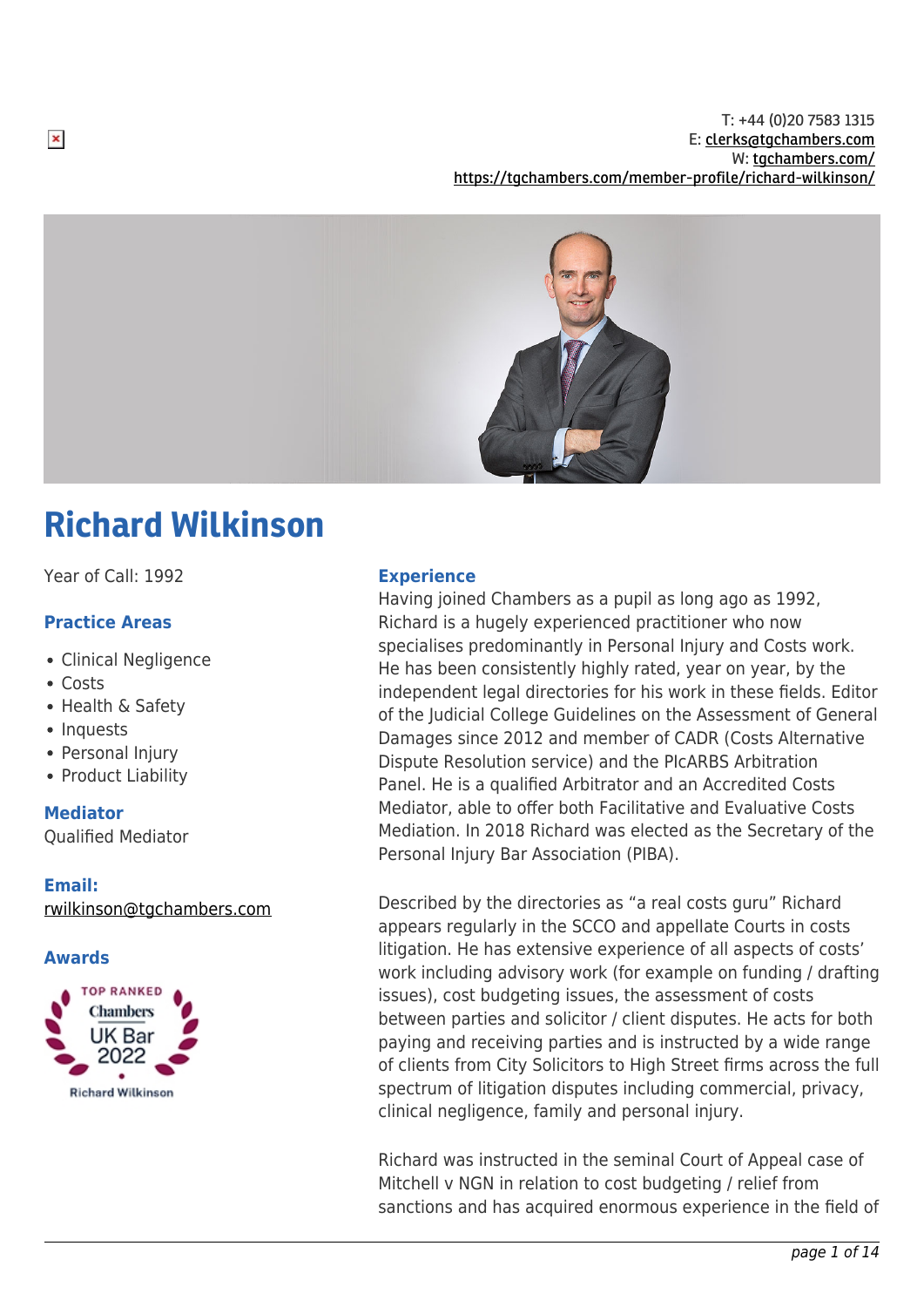

×

cost budgeting, not only in personal injury / clinical negligence claims but across many areas of litigation. He lecturers regularly on costs issues to a broad range of audiences.

Richard's knowledge of costs is a considerable asset to his clients in the personal injury field where he has gained an excellent reputation for his work representing both Claimants and insurers in high value / complex PI cases. Praised by the directories for his "outstanding powers of forensic analysis" he has a wealth of experience in handling seven figure catastrophic injury claims (in particular head injury and spinal injury claims) both acting alone or as part of a team with Leading Counsel. He also takes a particular interest in chronic pain and has dealt with a considerable number of claims arising from conditions such as Fibromyalgia, CRPS, Somatoform Disorders etc.

Richard's knowledge of inquests dovetails with his experience in dealing with fatal accident claims. For example he represented the widow of a submariner murdered on board HMS Astute by a drunken colleague through both the 9 day Inquest and subsequent successful civil proceedings against the MOD.

At this stage in his career there are few areas of personal injury litigation with which Richard is not familiar. In addition to the main areas of road accident, employer's liability, occupational disease work and occupier's liability claims, he has experience of more niche areas such as jurisdiction issues / claims with a 'foreign' element, sports injuries and product liability claims.

He also has experience of group litigation claims having represented the Claimants in the "Porton Down" litigation against the MOD and one of the Defendants in the "Scania lorry" litigation.

Richard has also been instructed in several high profile cases away from his main practice areas, including acting as Counsel to the Inquiry to the Southall and Joint Train Protection public inquiries and appearing in the public inquiry into the death of Victoria Climbié. In 2006 he was appointed by the Attorney General as a Special Advocate to act in cases of national security interest.

Outside of work, Richard's main interests lie in the sporting arena. He (still) plays football and tennis regularly, golf irregularly (in every sense) and watches as much sport as work and family commitments allow. He has on occasion managed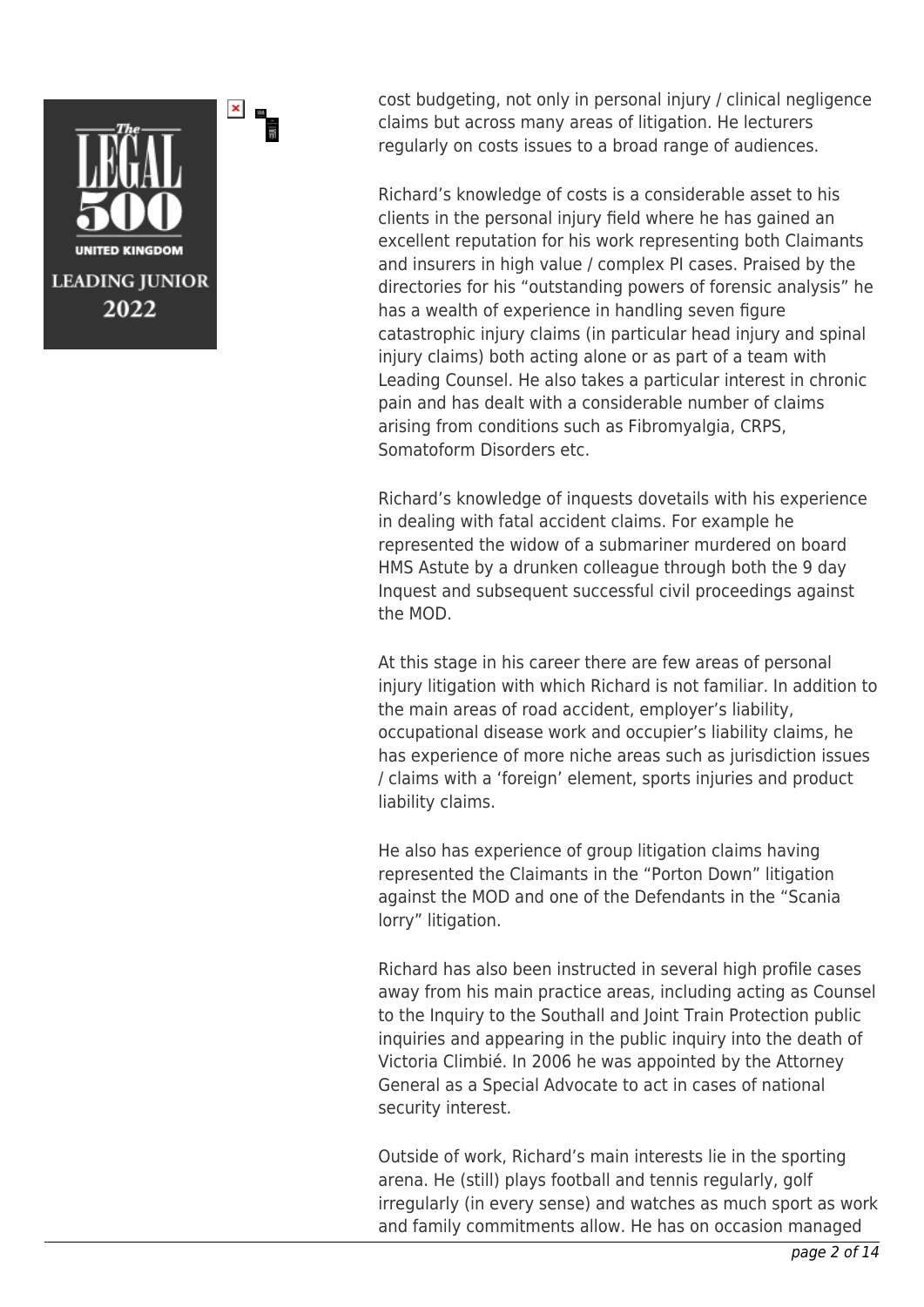to combine his outside interests with his work when representing professional football clubs such as Tottenham Hotspur FC and Gillingham FC in sports injury claims.

## **Directories**

"Very clever and impressive advocate." Chambers and Partners 2022, Costs

"Great manner in court and cross-examines experts and witnesses with ease and comfort." Chambers and Partners 2022, PI

"Robust but sensible advocate who you want on your side." Legal 500, 2021, Costs

"Very thoughtful and diligent barrister." Legal 500, 2021, PI

"He always provides sound advice and is excellent in mediations." Chambers & Partners (2020) Costs

"A very impressive advocate." Chambers & Partners (2020) Personal Injury

"He has an impressive ability to analyse very complicated information and summarise it in simple terms." Legal 500 (2020) Personal Injury

"Good analytical brain who gives massive support on cases" Chambers & Partners (2018) Costs

"A standout counsel and an extremely safe pair of hands" Chambers & Partners (2018) Personal Injury

"An experienced advocate with a good knowledge of the field." Legal 500 (2017) Costs

"A measured, thoughtful and skilful tactician." Legal 500 (2017) Personal Injury

"The first choice for any case that demands a highly technical legal mind." Legal 500 (2016) Personal Injury

'Well prepared and extremely thorough." Legal 500 (2016) Costs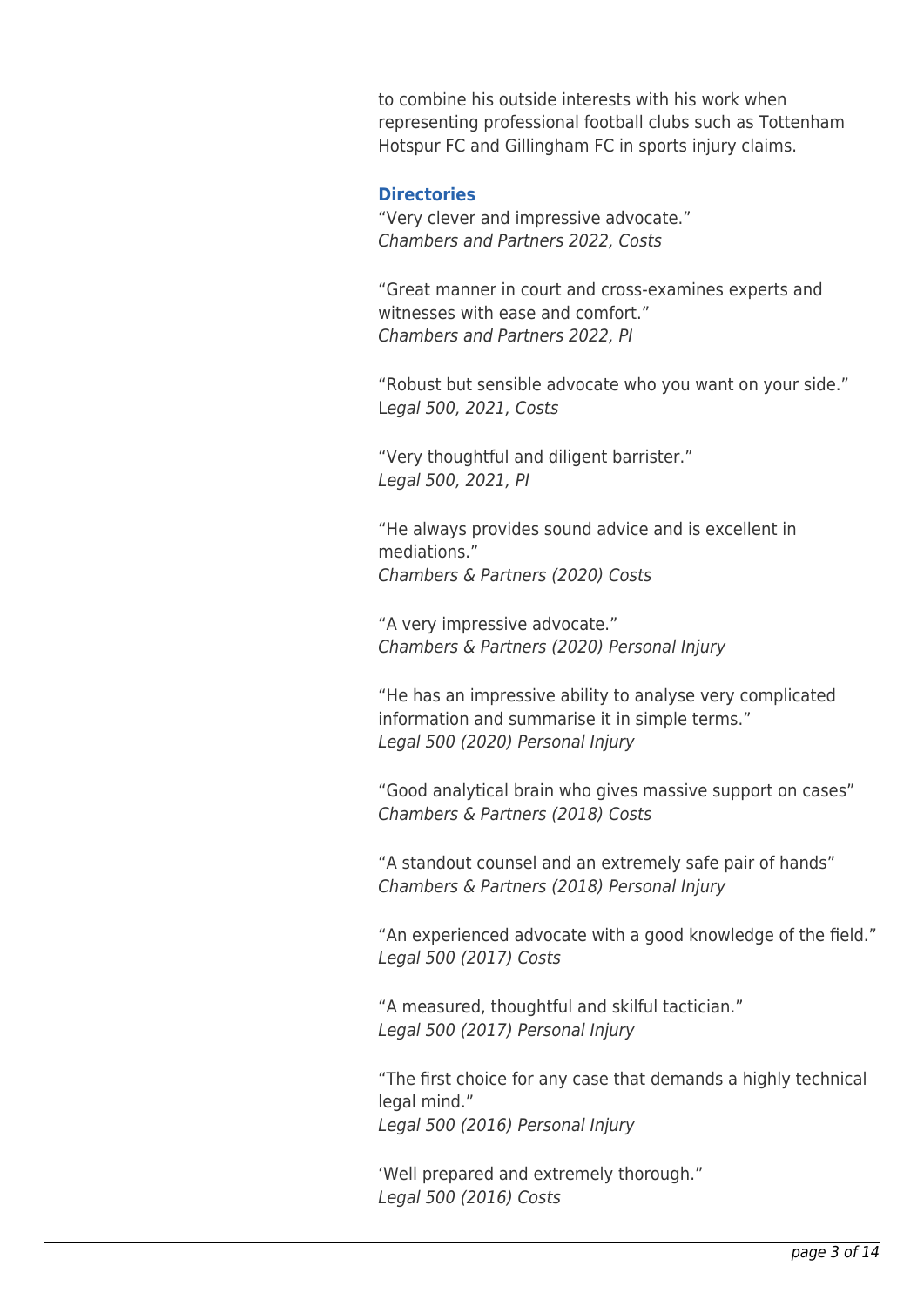"He has become a real costs guru, which has become vital post-Jackson." "He makes clients aware that he knows their case inside and out and that inspires a lot of confidence in them."

Chambers & Partners (2016) Personal Injury

"He is incredibly analytical and a very clever costs lawyer. He has become a real costs guru." "He is excellent, detailed, thorough and very well prepared." Chambers & Partners (2016) Costs

"He has outstanding powers of forensic analysis and is entirely unflappable." Legal 500 (2015) Personal Injury

"Thorough, knowledgeable and easy to work alongside." Legal 500 (2015) Costs

"His attention to detail is second to none, and he is approachable and totally realistic about cases." "He comes across as very knowledgeable and very approachable, and gives good, sensible advice." Chambers & Partners (2015) Personal Injury

"He has a great knowledge of costs law and is both steady and meticulous, exactly the skills we are looking for in a costs specialist" Chambers & Partners (2015) Costs

"He has outstanding powers of forensic analysis and is entirely unflappable." Legal 500 (2014) Personal Injury

"Thorough, knowledgeable and easy to work alongside." Legal 500 (2014) Costs

## **Education**

Bristol University

**Memberships** Personal Injury Bar Association ("PIBA")

**Cases**

**W v Weglewski Unrep** 04.05.2021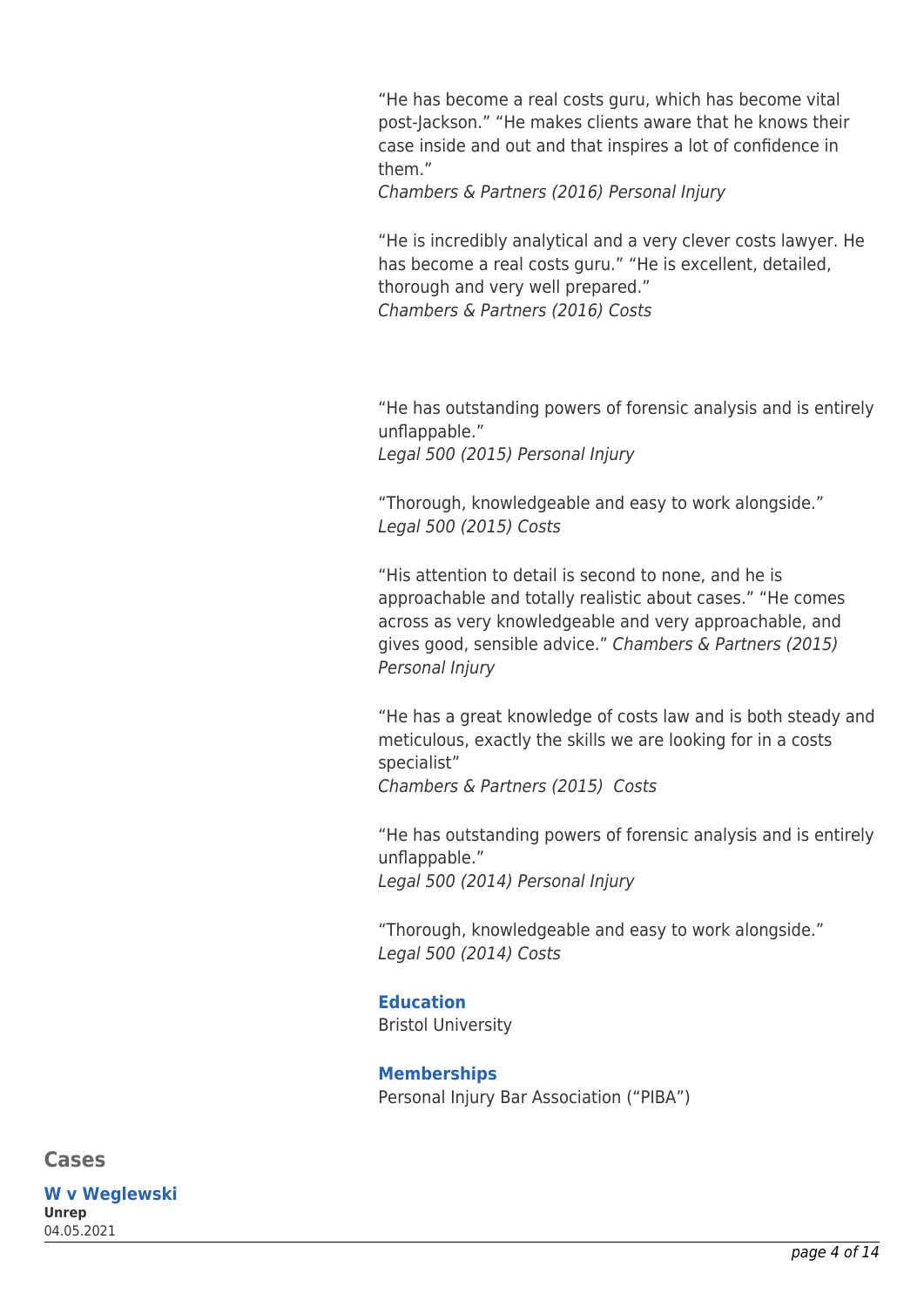Barristers involved: Richard Wilkinson

At a recent settlement meeting, Richard Wilkinson, instructed by Claire Roantree at Boyes Turner, secured damages of £3,425,000 on a Provisional Damages basis for a 58 year woman who sustained multiple injuries when she was struck by the Defendant's vehicle whilst standing in a layby.

The Claimant sustained multiple orthopaedic injuries and significant resulting psychological damage. The physical injuries included a serious fracture to her left knee, which resulted in permanently impaired mobility requiring the agreed need for single storey accommodation and use of a wheelchair when outdoors. The agreed Provisional Damages award entitles the Claimant to seek further damages in the event of undergoing a leg amputation during her lifetime, a risk which the experts had identified as being very small (less than 1%).

## **K v Lloyd**

19.04.2021

Barristers involved: Richard Wilkinson

Recovered damages of £2.38m on behalf of a newly qualified Clinical Psychologist who sustained serious injury to her dominant arm as a result of an RTA. Despite numerous surgical procedures she was left with significant on-going neuropathic pain and unpleasant cosmetic injuries.

She had only managed to return to work on a part time basis since the accident. The main dispute focused on predicting her likely career path but for the accident given its nascent stage at the time of the accident, her prospects of achieving Consultancy and whether she would have engaged in lucrative private practice. The claim settled at a JSM. Instructed by William Broadbent of Leigh Day Solicitors.

#### **EFG v Wright and others Unrep** 17.12.2020

#### Barristers involved: Richard Wilkinson

Representing an 81 year Claimant at an Approval hearing in respect of serious injuries sustained as a result of falling underneath a Patient Transport Service that she was intending to board. The vehicle moved despite the driver having exited the vehicle to assist the Claimant.

Liability was vigorously disputed by 3 Defendants for +3 years until a Summary Judgment application forced a complete concession. The matter settled shortly thereafter, following a JSM in circumstances which it was hoped would enable C to move out of the state-funded care home she had been resident in as a result of the accident and into her own accommodation with a private care regime. She was unable to mobilise independently due to her injuries and was reliant on full time care, but the evidence indicated her life expectancy was significantly compromised by reason of both pre and post-accident health issues. That, combined with the effect of Covid restrictions on her care home, necessitated an urgent resolution of the proceedings to enable her to fund her move.

Master McCloud approved settlement for £850,000. Instructed by Michael Wangermann at Ashtons Legal.

#### **EXE v BBC Studioworks Stewart J, unrep** 09.11.2020

#### Barristers involved: Richard Wilkinson

Represented 42 year old electrician and mature university engineering student who sustained both spinal cord and brain injuries when falling 10 meters through an open / unguarded hatch in a studio grid floor whilst working at the Defendants' television studios.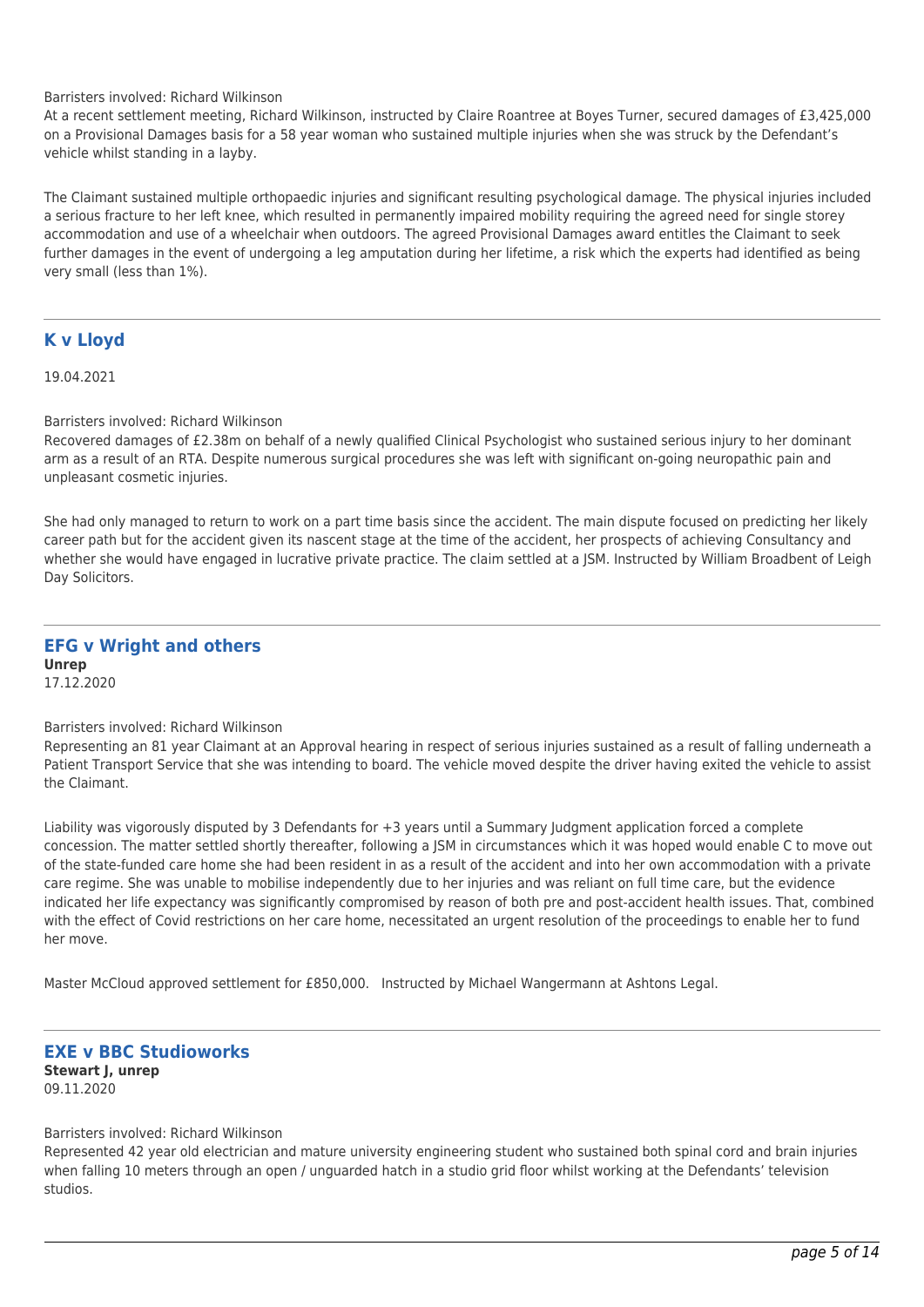Shortly before a 10 day trial on contributory negligence and quantum the parties agreed a £4m lump sum settlement which was subsequently approved by Stewart J. Issues in the case included a dispute over the Claimant's capacity and in the alternative whether he had "dependent capacity" giving rise to the need for professional assistance in any event, his life expectancy (due to an unrelated liver condition giving rise to the potential need for liver transplant surgery), his likely earnings but for the accident (because he had been undertaking a degree as a mature student at the time of his accident) and his future care and accommodation needs.

Instructed by Alex Brown of Dean Wilson.

**P v M (Unrep)** 17.20.2020

Barristers involved: Richard Wilkinson

Represented Portuguese insurer in claim by Spanish national who sustained injury in an RTA whilst working in the UK but who subsequently returned to live in Spain. Claim settled for £1m on the eve of a 5 day High Court trial at which 14 experts were due to give oral evidence.

The Claimant was aged 25 at the date of accident and sustained multiple injuries which it was accepted would prevent him from returning to his pre-accident heavy manual work. These included a brain injury (of disputed severity), multiple diverse orthopaedic injuries (spinal fractures, a wrist fracture and pelvic fracture) along with psychological injuries and damage to his senses (hearing, taste / smell and vision). Consideration given to the quantification of losses to be incurred in Claimant's home country.

**Y v M (Unrep)** 05.02.2020

Barristers involved: Richard Wilkinson £1.8m settlement for 62 year old man who sustained multiple injuries in motorcycle accident.

In 2015 the Claimant, who had recently set up his own business restoring vintage motorcycles, sustained life-changing injuries when knocked off his motorcycle and then run over by other vehicles whilst lying in the road. His most serious injuries included a significant degloving injury to the perineum resulting in permanently impaired bowel function, a clinically moderate – severe brain injury and fractures of the pelvis resulting in persisting urinary incontinence. However the most serious injuries were to the Claimant's legs, particularly his left foot and ankle. He was left with severely impaired mobility, requiring crutches to mobilise indoors and a wheelchair when outdoors. Various surgical attempts to improve the mobility and pain in his ankle had been unsuccessful. Although he had recently gained some benefit from a bespoke "Momentum" brace, the Claimant was left with a significant risk of needing to undergo an amputation either below, through or even potentially above the knee. Due to his inability safely to manage stairs the Claimant required adapted, single storey accommodation. Other complicating factors in the assessment of the claim included arguments about the impact of injuries upon the Claimant's life expectancy and uncertainty as to the timing of any future amputation that may be required.

The claim was settled at a JSM. Richard Wilkinson was instructed by Amber Braybrooke at Slater and Gordon on behalf of the Claimant.

## **Shannon v Global Tunnelling Experts**

07/05/2015

#### Barristers involved: Richard Wilkinson

Decision of Mr Justice Jay in relation to the liability for costs following discontinuance by Claimant of claim against Belgian Joint Venture joined erroneously to proceedings. Defendant ordered to pay Claimant's costs up until after proceedings were served due to unreasonable conduct on D's part.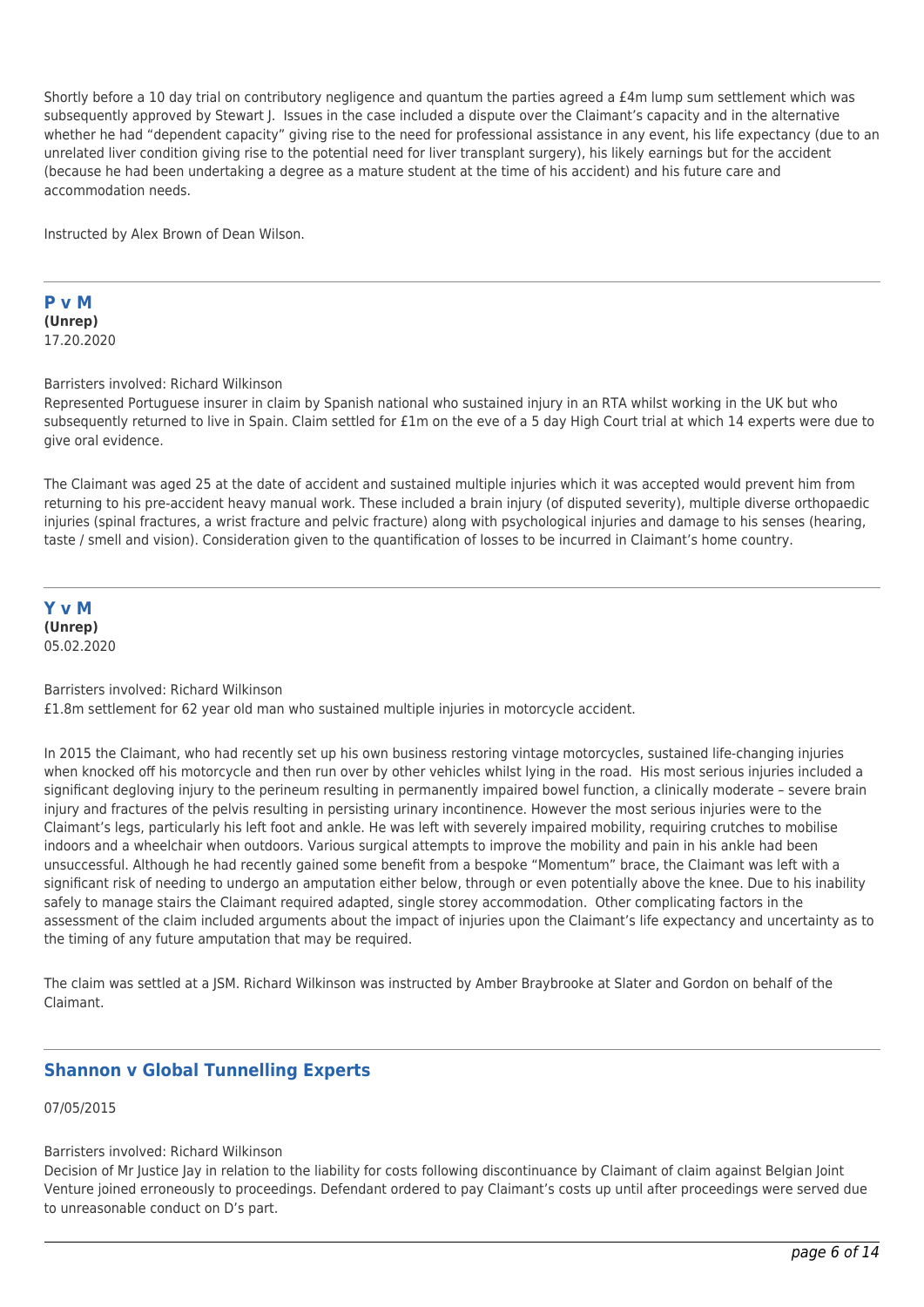## **Shannon v Global Tunnelling Experts [2015] EWHC 1267 (QB)**

07/05/2015

#### Barristers involved: Richard Wilkinson

Conflict of laws case under Regulation 44/2001. Successfully represented Claimant in defeating challenge to jurisdiction by Belgian Defendants to PI claim arising from accident at work on construction site in Belgian involving multiple Defendants. D unsuccessfully contended there was no risk of irreconcilable judgments under Art 6(1) from concurrent proceedings in Belgium and/or that the dispute arose from an individual contract of employment under Art 18 and 19 of the Brussels Regulation. D's subsequent application to CA for permission to appeal refused.

## **Dodd v LHP Law**

05/05/2015

Barristers involved: Richard Wilkinson

Richard Wilkinson represented the Defendant / insurer in proceedings brought by a solicitor against her former employer arising from accident at work. Claimant suffered from Fibromyalgia pre-accident but claimed to have developed disabling CRPS postaccident. Claim advanced for damages in excess of £1.7m, settled at JSM for £190,000.

## **Hackney Empire Ltd v Aviva**

31/07/2014

Barristers involved: Richard Wilkinson

Representing receiving party in respect of two Bills claiming costs in excess of £3.3m for work done in proceedings in the TCC and Court of Appeal in relation to a call by the Claimant on an insurance Bond arising from a construction dispute. Attending preliminary hearing and subsequently advising through to settlement shortly before full DA hearing

## **Fletcher-Curran v AXA**

30/07/2014

Barristers involved: Richard Wilkinson

Successfully representing paying party at first instance and on appeal striking out receiving party's Bill of Costs for failure to comply with Court Order requiring the Receiving Party to request a Detailed Assessment hearing.

## **Smith v Cabinet Office**

24/03/2014

#### Barristers involved: Richard Wilkinson

Acted on behalf of highly respected Press Association Editor who sustained severe arm injury in road traffic accident in Romania whilst attending NATO summit on transport organised by Prime Minister's office. Criticisms made by Claimant of the safety of the travel arrangements. Represented Claimant at two separate JSMs at which issues of liability and then quantum were respectively resolved. Quantum issues included assessment of his lost chance of a career in political broadcasting and the potential earnings arising therefrom. Character evidence obtained from two former Prime Ministers on Claimant's behalf.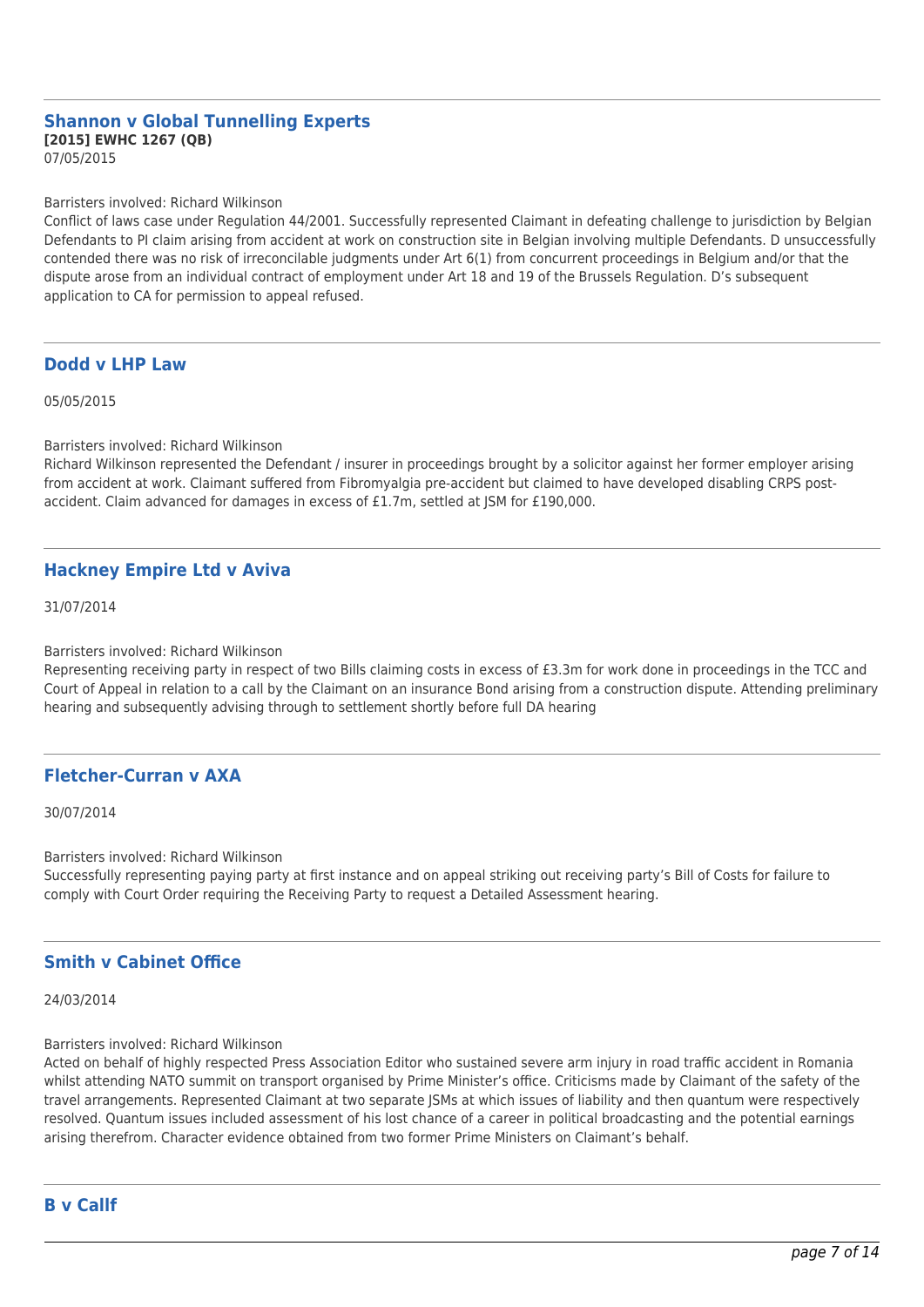#### 16/12/2013

#### Barristers involved: Richard Wilkinson

MacDuff J approves settlement of claim by Claimant rendered PVS / Minimally Conscious State following RTA. Represented young male Claimant pedestrian who sustained traumatic brain injury whilst working home in the early hours along unlit dual carriageway in what witnesses had described as an erratic fashion. Life expectancy reduced to 12  $\frac{1}{2}$  years. Liability denied and contributory negligence alleged, but settlement agreed at £875,000.

## **Sita UK Limited v Greater Manchester Waste Disposal Authority**

11/11/2013

Barristers involved: Richard Wilkinson

Advising and representing paying party in detailed assessment in respect of two Bills of costs of +£1.4m from proceedings in the High Court and Court of Appeal arising from a £90m claim for damages under the Public Procurement Regulations.

#### **Mitchell v News Group Newspapers COURT OF APPEAL [2014] 1 WLR 795** 07/11/2013

Barristers involved: Simon Browne QC Richard Wilkinson Representing the MP, Andrew Mitchell, in the Court of Appeal in the well-known relief from sanction / cost-budgeting appeal.

## **B v Poole & others**

07/05/2013 nad 13/05/2013

Barristers involved: Richard Wilkinson Mr Justice Bean approved settlements of the Claimant's claims for damages following head injury.

Acting with Andrew Ritchie QC on behalf of the Claimant who had sustained head injury and severe vestibular disturbance following RTA. Damages agreed for all heads except Court of Protection Costs at JSM on terms that D pay lump sum of £1.1m and PPOs for care of £14,857 for 10 years & £10,000 pa thereafter for life. The issue of C's entitlement to damages in respect of anticipated Court of Protection costs in circumstances where she had borderline mental capacity was subsequently settled and approved on the basis of an additional lump sum payment.

## **Kukadia v Patel**

#### 01/03/2013

Barristers involved: Richard Wilkinson Above knee amputee claim following RTA.

Advising and representing Defendant at JSM.

Issues concerning C's life expectancy from unrelated health issues and his need for alternative accommodation. Claim pleaded at +£1.5m settled for £450,000.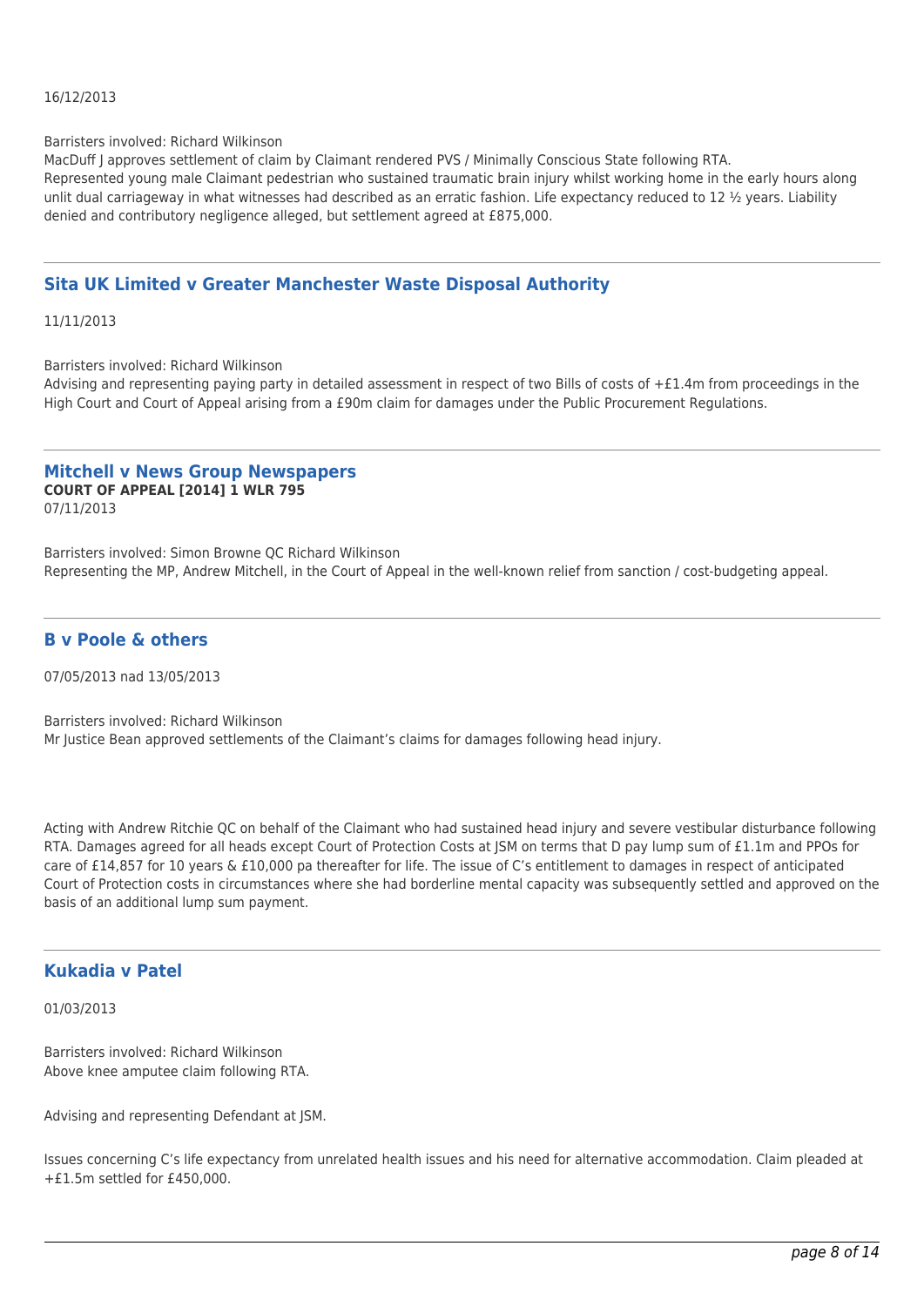## **Osborne v Falejev**

07/02/2013

Barristers involved: Richard Wilkinson

Advising and representing Claimant who sustained multiple severe injuries, including a sciatic nerve injury resulting in foot drop and severely compromised mobility. Claim settled at JSM on payment of a lump sum of £2.25m. The Claimant was in receipt of Direct Payments from her Local Authority in respect of care received since her accident. The agreed settlement terms included an Indemnity granted by D in the event of the local authority seeking repayment of past care costs and the Claimant electing to forego future reliance on Direct Payments for future care costs.

## **McPherson v Nestle UK Limited**

28/01/2013

Barristers involved: Richard Wilkinson

Represented Defendant in employer's liability claim in which Claimant developed Complex Regional Pain Syndrome following injury to knee at work. Claim valued by C at in excess of £1.6m but settled at JSM for £585,000.

## **Re Molyneux Deceased**

January 2013

Barristers involved: Richard Wilkinson

Represented the widow at 9 day Inquest into the death of Lt Comm Molyneux following a murderous rampage by a drunken colleague whilst serving on board the nuclear submarine, HMS Astute. The inquest explored the Royal Navy's procedures in relation to alcohol testing for serving submariners and resulted in the Coroner adopting the 18 recommendations under Rule 43 contended for on behalf of the family of the Deceased.

## **Lucas v Diaz / Equity Red Star**

19/07/2012

Barristers involved: Richard Wilkinson

Mrs Justice Lang approved settlement of the Claimant's claim on a provisional damages basis for £3m plus an indemnity (worth up to €780,000) in respect of any liability for tax in Spain on the award of loss of earnings.

Led by Frank Burton QC represented Spanish national injured in RTA whilst working in the UK. Claimant suffered severe head injury resulting in Organic Personality Disorder and returned to live with his family in Spain. Consideration of the cost of care in Spain and whether the Discount Rate should be disapplied because C's damages would not be invested in the U.K.

## **Stephens v Tesco Stores Ltd**

05/11/2010

Barristers involved: Richard Wilkinson

Costs appeal before Butterfield J concerning the relevance of late Part 47 offers made and rejected shortly prior to commencement of DAH.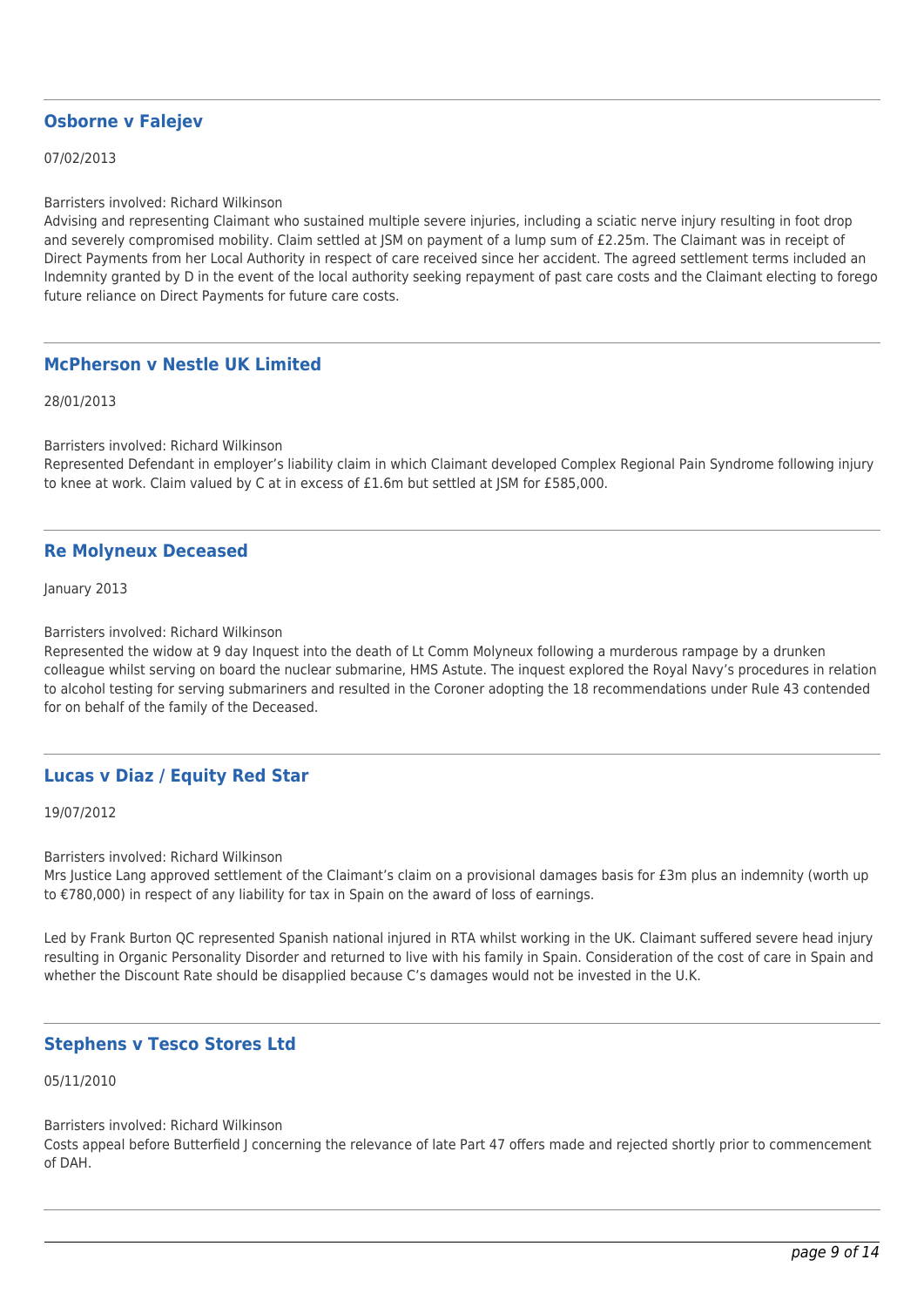## **M v Balfour 2000 Limited**

27/09/2010

Barristers involved: Richard Wilkinson

Steel J approves settlement of employer's liability claim by schoolboy knocked from bicycle during paper round for £2.5m following an agreed 45/55 split on liability (claimed valued at £5.5m on full liability basis).

Led by Neil Garnham QC. During the course of his delivery round C rode his bicycle from a property straight into the path of an oncoming vehicle suffering severe head injury as a result. No culpability on the part of the other motorist so the claim was pursued against the newsagency that employed C on the basis of the inadequate assessment of the safety of his round. C was left with significant cognitive deficit and behavioural issues requiring life-long care.

## **Sidhu v Sidhu**

05/05/2009

Barristers involved: Richard Wilkinson Appeal before Mr Justice Burton in relation to the enforceability of a CFA agreement.

#### **Darg v Commissioner of Police for the Metropolis [2009] EWHC 684 (QB)** 12/02/2009

Barristers involved: Richard Wilkinson

Successfully represented Claimant at trial (with Richard Lynagh QC) in personal injury action in which Claimant developed Complex Regional Pain Syndrome affecting both hands following a laceration to finger in the course of his employment as a vehicle technician. Claimant defended against allegations of exaggeration advanced by Defendants in reliance of extensive surveillance and other evidence.

#### **Atack v Lea / Ellerton v Harris [2004] EWCA Civ 1712; [2005] 1 WLR 2643** 16/12/2004

Barristers involved: Richard Wilkinson Conjoined costs appeal in Court of Appeal in relation to quantum of success fees.

## **Publications**

## **TGC Costs Update – Vol 7 December 2020**

17/12/2020

Authors: Matthew Waszak Richard Boyle Simon Browne QC Richard Wilkinson James Laughland Sian Reeves Anthony Johnson Lionel Stride Robert Riddell Ellen Robertson James Yapp Paul Erdunast Please see link below to the latest TGC Costs newsletter. You can view the publication at [https://tgchambers.com/wp-content/uploads/2020/12/TGC064\\_Costs\\_Newsletter\\_Vol\\_VII\\_v2.pdf](https://tgchambers.com/wp-content/uploads/2020/12/TGC064_Costs_Newsletter_Vol_VII_v2.pdf)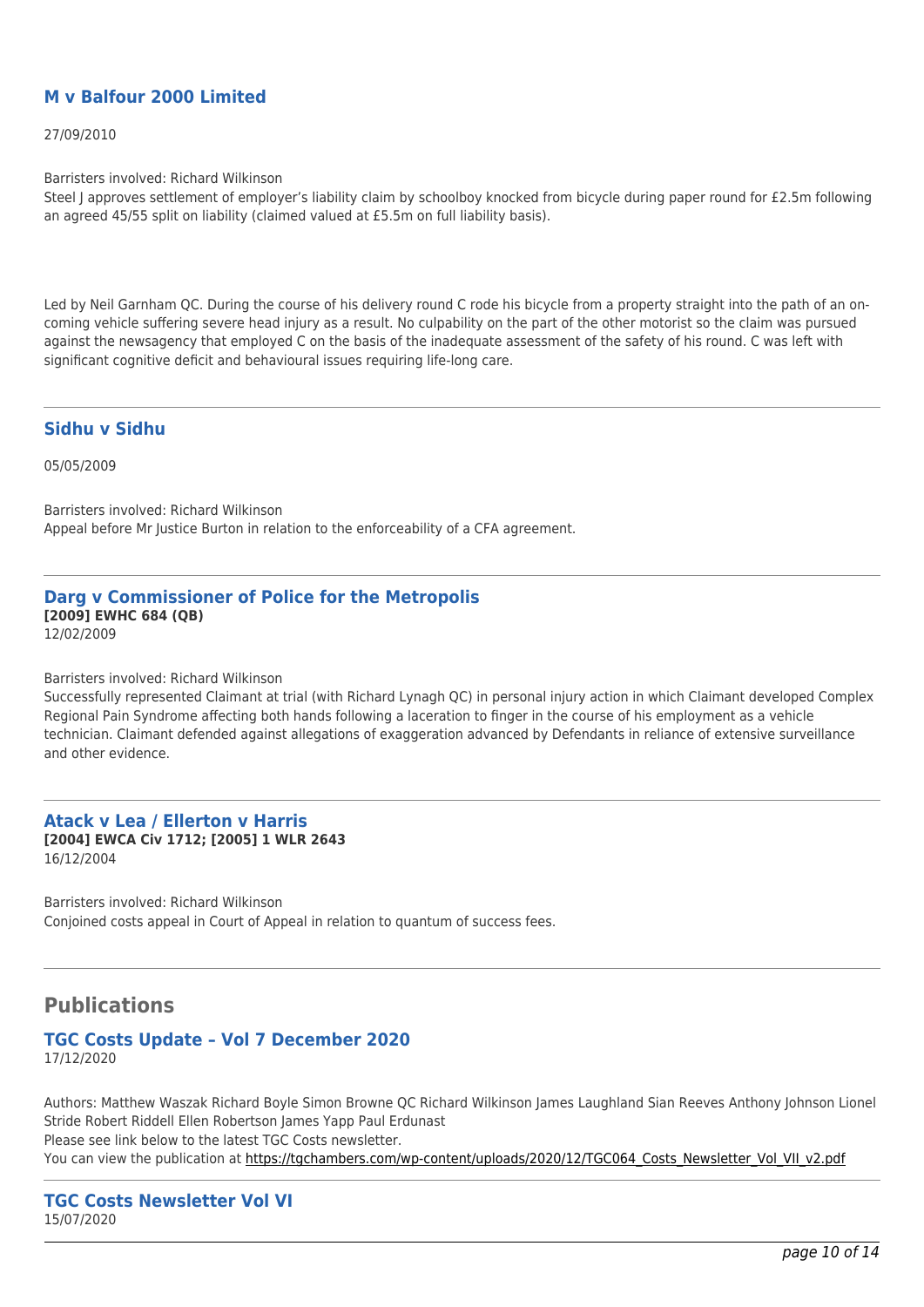Authors: Simon Browne QC James Laughland Mark James Richard Wilkinson Anthony Johnson Sian Reeves Richard Boyle Matthew Waszak Ellen Robertson James Yapp Robert Riddell Harriet Wakeman Olivia Rosenstrom Please see link below to the latest update from the TGC Costs Team. You can view the publication at [http://tgchambers.com/wp-content/uploads/2020/07/TGC061\\_Costs\\_Newsletter\\_Vol\\_VI\\_v3.pdf](http://tgchambers.com/wp-content/uploads/2020/07/TGC061_Costs_Newsletter_Vol_VI_v3.pdf)

## **Webinar : Ask the TGC Costs Barristers!** 21/05/2020

Authors: Simon Browne QC James Laughland Richard Wilkinson Matthew Waszak Access to the Cloud recording of 21 May 2020 Webinar *Ask the TGC Costs Barristers!* hosted by Simon Browne QC, James Laughland, Richard Wilkinson and Matthew Waszak can be seen below. Please use the following password: 0l=4?.6W You can view the publication at [https://tgchambers.zoom.us/rec/share/2colFJrir3hLW4nCx13tB\\_IAA6jCeaa8hnAa8\\_dbnhkJOWCCGoL73quF1DBR1Xex](https://tgchambers.zoom.us/rec/share/2colFJrir3hLW4nCx13tB_IAA6jCeaa8hnAa8_dbnhkJOWCCGoL73quF1DBR1Xex)

#### **TGC Costs Newletter Vol IV** 04/06/2019

Authors: Richard Wilkinson Lionel Stride Anthony Johnson Richard Boyle Matthew Waszak Ellen Robertson James Yapp Juliet Wells Harriet Wakeman Olivia Rosenstrom Please see link below to the latest update from the TGC Costs Team.

You can view the publication on our website [http://tgchambers.com](https://tgchambers.com/wp-content/uploads/2019/06/TGC047_Costs_Newsletter_Vol_IV_v5b.pdf)

## **TGC Costs Newsletter Vol III**

10/12/2018

Authors: Simon Browne QC Mark James Richard Wilkinson Paul McGrath Richard Boyle Lionel Stride Ellen Robertson James Yapp Robert Riddell Matthew Waszak

Please see link below to the latest update from the TGC Costs Team. You can view the publication on our website [http://tgchambers.com](https://tgchambers.com/wp-content/uploads/2018/12/TGC043_Costs_Newsletter_Vol_III_v4.1.pdf)

## **News**

## **16th Edition Judicial College Guidelines published** 12/04/2022

Barristers involved: Richard Wilkinson The Guidelines also include a note dealing with tariff based awards for Whiplash Injuries.

You can view the publication at

[https://global.oup.com/academic/product/guidelines-for-the-assessment-of-general-damages-in-personal-injury-cases-97801928676](https://global.oup.com/academic/product/guidelines-for-the-assessment-of-general-damages-in-personal-injury-cases-9780192867629?lang=en&cc=gb) [29?lang=en&cc=gb](https://global.oup.com/academic/product/guidelines-for-the-assessment-of-general-damages-in-personal-injury-cases-9780192867629?lang=en&cc=gb)

#### **Stray cow RTA victim secures large damages award plus Provisional Damages following loss of eye** 08/02/2022

Barristers involved: Richard Wilkinson

Liability for the high-speed collision was denied by both the driver of the vehicle in which the Claimant was a passenger and by the owner of the field from which the cow had escaped. Despite the severity of her injuries the Claimant had shown remarkable fortitude in returning to her employment as a zoo keeper. Following a Joint Settlement Meeting the Claimant recovered an immediate lump sum award of £1,230,000 plus an entitlement to Provisional Damages to protect her against the future risks of developing either functional blindness or epilepsy.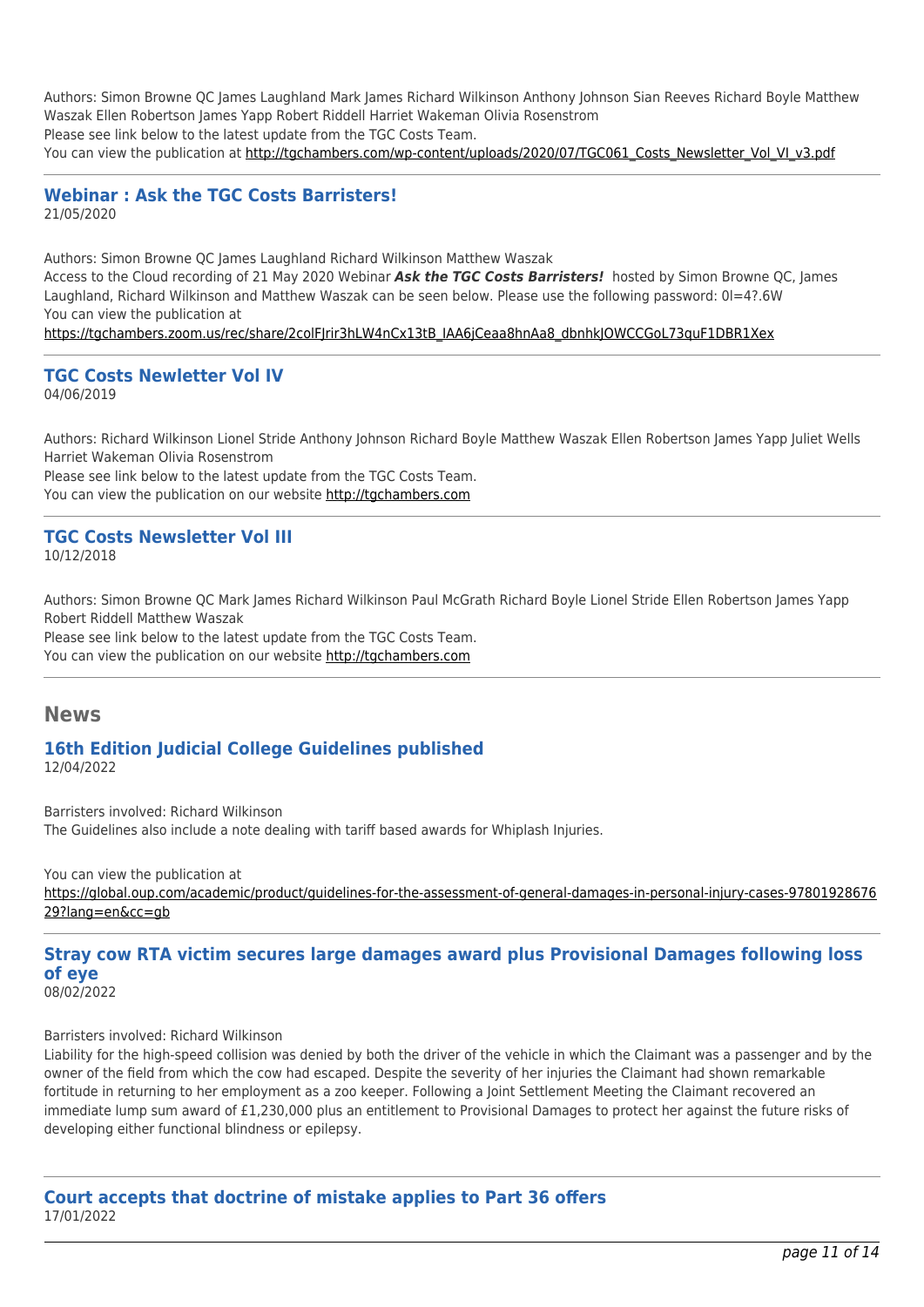#### Barristers involved: Richard Wilkinson

Reliance was placed by the Defendant on cases in the Low Value PI Portal to similar effect. In a reserved judgment Master Thornett rejected those arguments, accepting that a more nuanced approach was necessary in the context of Part 36 offers more generally. Such offers had to be construed in accordance with the Overriding Objective and, whilst self-contained, P36 was not hermetically sealed. The Claimant was accordingly not bound by the terms of her Part 36 offer: O'Grady v B15 Group Limited.

A full copy of the judgment can be found at the link below.

You can view the publication at<https://www.civillitigationbrief.com/wp-content/uploads/2022/01/QB-2021-000496.pdf-Judgment.pdf>

## **£3.425m award on Provisional Damages basis for good Samaritan knocked over in layby** 04/05/2021

#### Barristers involved: Richard Wilkinson

The Claimant sustained multiple orthopaedic injuries and significant resulting psychological damage. The physical injuries included a serious fracture to her left knee which resulted in permanently impaired mobility, an agreed need for single storey accommodation and use of a wheelchair when outdoors.

The claim concluded at a recent JSM shortly before trial. The agreed Provisional Damages award entitles the Claimant to seek further damages in the event of undergoing a leg amputation during her lifetime. Although the experts had agreed the risk was small (less than 1%), the protection of a PD award was important to the Claimant because a lump sum award could not have adequately compensated her for the costs which might arise were she to require amputation.

## **£2.38m settlement secured for newly qualified Clinical Psychologist** 20/04/2021

#### Barristers involved: Richard Wilkinson

The Claimant, aged 29 at the date of accident, had recently started working for the NHS as a Clinical Psychologist. She was knocked off her bike and into the path of an on-coming bus, sustaining severe fractures and crushing injuries to her dominant arm. Despite numerous surgical procedures she was left with significant on-going neuropathic pain and unpleasant cosmetic injuries. She had only managed to return to work on a part time basis since the accident. The parties' dispute focused on predictions of her likely career path but for the accident given its nascent stage at the time of the accident, and in particular her prospects of achieving Consultancy and whether she would have engaged in a lucrative private practice. A significant pension loss claim was also advanced. The Court had refused permission for the parties to rely on evidence from an employment consultant so the Claimant was required to support her claim via witness and other evidence in relation to her potential earnings and promotion prospects. She also advanced significant claims for future treatment, care, services and transport costs as she had been unable to return to her main pre-accident mode of transport (cycling).

## **£850,000 settlement to enable elderly client to escape care home restrictions** 21/12/2020

#### Barristers involved: Richard Wilkinson

Liability was disputed by both the Hospital Trust and driver's RTA insurers for 3+ years until a Summary Judgment application finally wrought a full concession on liability. As a result of the serious injuries sustained the Claimant had been resident in a state care home following discharge from hospital and Covid restrictions had left her isolated from her family and unable to access rehabilitation. Her life expectancy was also significantly compromised such that urgent resolution of the proceedings was a priority if she was to enjoy the benefit of her own accommodation and care regime in the final years of her life.

Settlement was achieved at a JSM and was approved by Master McCloud. Instructed by Michael Wangermann at Ashtons Legal.

## **TGC Costs Update – Vol 7 December 2020** 15/12/2020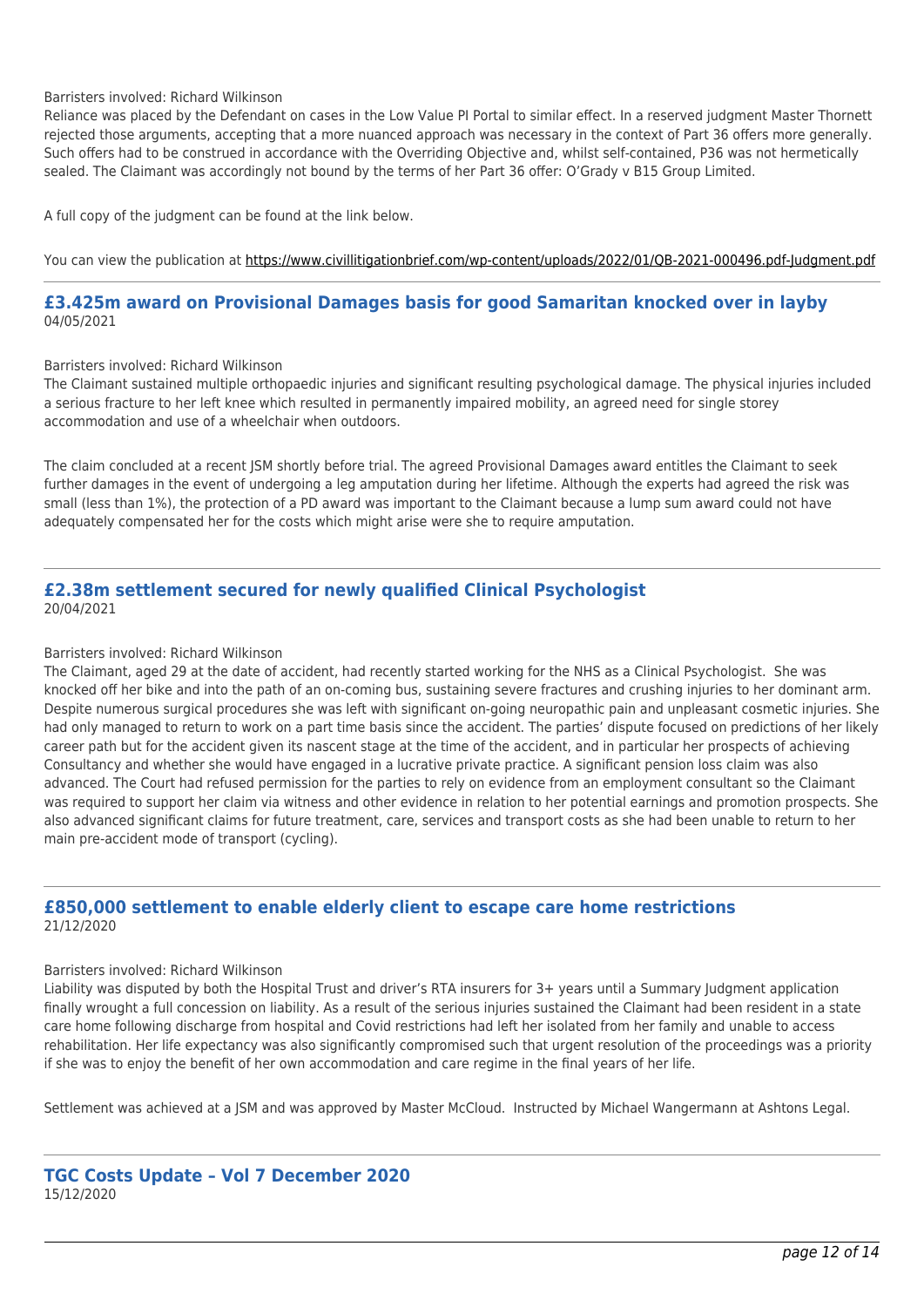Barristers involved: Matthew Waszak Richard Boyle Simon Browne QC Richard Wilkinson James Laughland Sian Reeves Anthony Johnson Lionel Stride Robert Riddell Ellen Robertson Paul Erdunast James Yapp We hope you find this an interesting and helpful read.

If you would like to be added to the mailing list please email [events@tgchambers.com](mailto:events@tgchambers.com)

You can view the publication on our website [http://tgchambers.com](https://tgchambers.com/wp-content/uploads/2020/12/TGC064_Costs_Newsletter_Vol_VII_v2.pdf)

## **EXE v BBC Studioworks**

09/11/2020

Barristers involved: Richard Wilkinson

Stewart J today approved the lump sum settlement which was reached shortly before a 10 day trial had been due to commence in a case in which the Claimant's capacity to litigate or manage his affairs remained in dispute. Other contested elements of the claim included contributory negligence (the Claimant fell through an open but unguarded hatch), his life expectancy (due to an unrelated liver condition giving rise to the potential need for liver transplant surgery), his likely earnings but for the accident (because he had been undertaking a degree as a mature student at the time of his accident) and his future care and accommodation needs.

Instructed by Alex Brown of Dean Wilson.

#### **TGC Costs Newsletter** 15/07/2020

Barristers involved: Simon Browne QC James Laughland Mark James Richard Wilkinson Anthony Johnson Sian Reeves Richard Boyle Matthew Waszak Ellen Robertson James Yapp Robert Riddell Harriet Wakeman Olivia Rosenstrom Please see link below to the 6th edition of the the TGC Costs Newsletter.

You can view the publication at [http://tgchambers.com/wp-content/uploads/2020/07/TGC061\\_Costs\\_Newsletter\\_Vol\\_VI\\_v3.pdf](http://tgchambers.com/wp-content/uploads/2020/07/TGC061_Costs_Newsletter_Vol_VI_v3.pdf)

## **Richard Wilkinson defends Portuguese insurer in claim by Spanish national** 17/02/2020

#### Barristers involved: Richard Wilkinson

The claim settled for £1m on the eve of a five day High Court trial at which 14 experts were due to give oral evidence. The Claimant's various injuries precluded him from returning to his pre-accident heavy manual employment and included a traumatic brain injury, significant psychological injuries, multiple orthopaedic injuries (fractures of the spine, wrist and pelvis), as well as facial scarring, damage to the senses – hearing, taste / smell and vision.

## **£1.8m settlement for 62 year old man who sustained multiple injuries in motorcycle accident** 06/02/2020

#### Barristers involved: Richard Wilkinson

His most serious injuries included a significant degloving injury to the perineum resulting in permanently impaired bowel function, a clinically moderate – severe brain injury and fractures of the pelvis resulting in persisting urinary incontinence. However the most serious injuries were to the Claimant's legs, particularly his left foot and ankle. He was left with severely impaired mobility, requiring crutches to mobilise indoors and a wheelchair when outdoors. Various surgical attempts to improve the mobility and pain in his ankle had been unsuccessful. Although he had recently gained some benefit from a bespoke "Momentum" brace, the Claimant was left with a significant risk of needing to undergo an amputation either below, through or even potentially above the knee. Due to his inability safely to manage stairs the Claimant required adapted, single storey accommodation. Other complicating factors in the assessment of the claim included arguments about the impact of injuries upon the Claimant's life expectancy and uncertainty as to the timing of any future amputation that may be required.

The claim was settled at a JSM. Richard Wilkinson was instructed by Amber Braybrooke at Slater and Gordon on behalf of the Claimant.